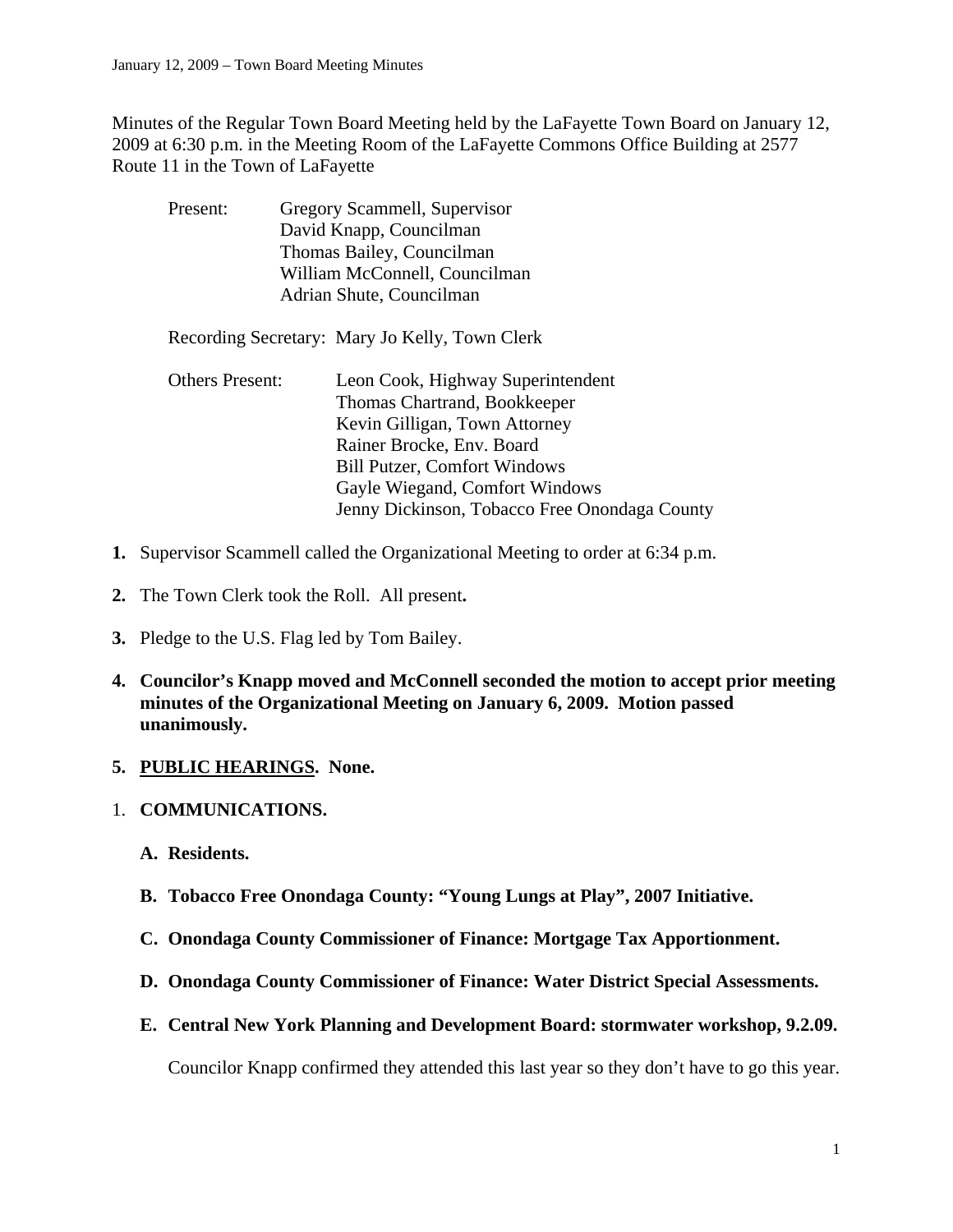- **F. Onondaga County Agricultural and Farmland Protection Board: Open enrollment for 2009.**
- **G. Wayward Paws: Cat overpopulation, increased volunteers.**
- **H. NYS Comptroller Hancox: average estimated cost thresholds for special districts.**
- **I. Onondaga County Legislature: 2009 town tax rates, fixed, ratified and confirmed.**
- **J. U.S. Senator Charles Schumer: America's Historical and Cultural Organizations Grants Program.**
- **K. U.S. Senator Charles Schumer: Gang Resistance Education and Training Program.**
- **L. U.S. Senator Charles Schumer: 2009 National Leadership Grant Program.**

### **M. Onondaga County Department of Aging & Youth: Youth Program Block Grant.**

Councilor Knapp said basically under the proposed budget by the Governor, there are some changes for the youth programs. They are doing away with the county youth boards totally and are taking all of this money and dedicating it to Hillbrook and other prevention programs and it will be up to the County Executive to decide which program needs what. It's pretty sure that the money we would get for our recreation program is gone. This is true for all the towns and we should plan on not receiving the \$2,400 this year.

### **N. PERMA: loss runs online.**

Supervisor Scammell noted they will not be sending this quarterly report any more. You will have to go online to get it.

### **O. Jamesville-DeWitt High School: Operation Graduation.**

**Councilor's Knapp moved and Bailey seconded the motion to support the Jamesville-DeWitt High School: Operation Graduation in the amount of \$100.00. Motion passed unanimously.** 

- **P. Central New York Regional Medical Services Council: public hearing, 1.13.09.**
- **Q. Association of Towns: 2009 Training School and Annual Meeting.**
- **R. LaFayette Fire Department: all future communications through Riehlman, Shafer and Shafer.**

Councilor McConnell said each year for those who have retired from the LaFayette Fire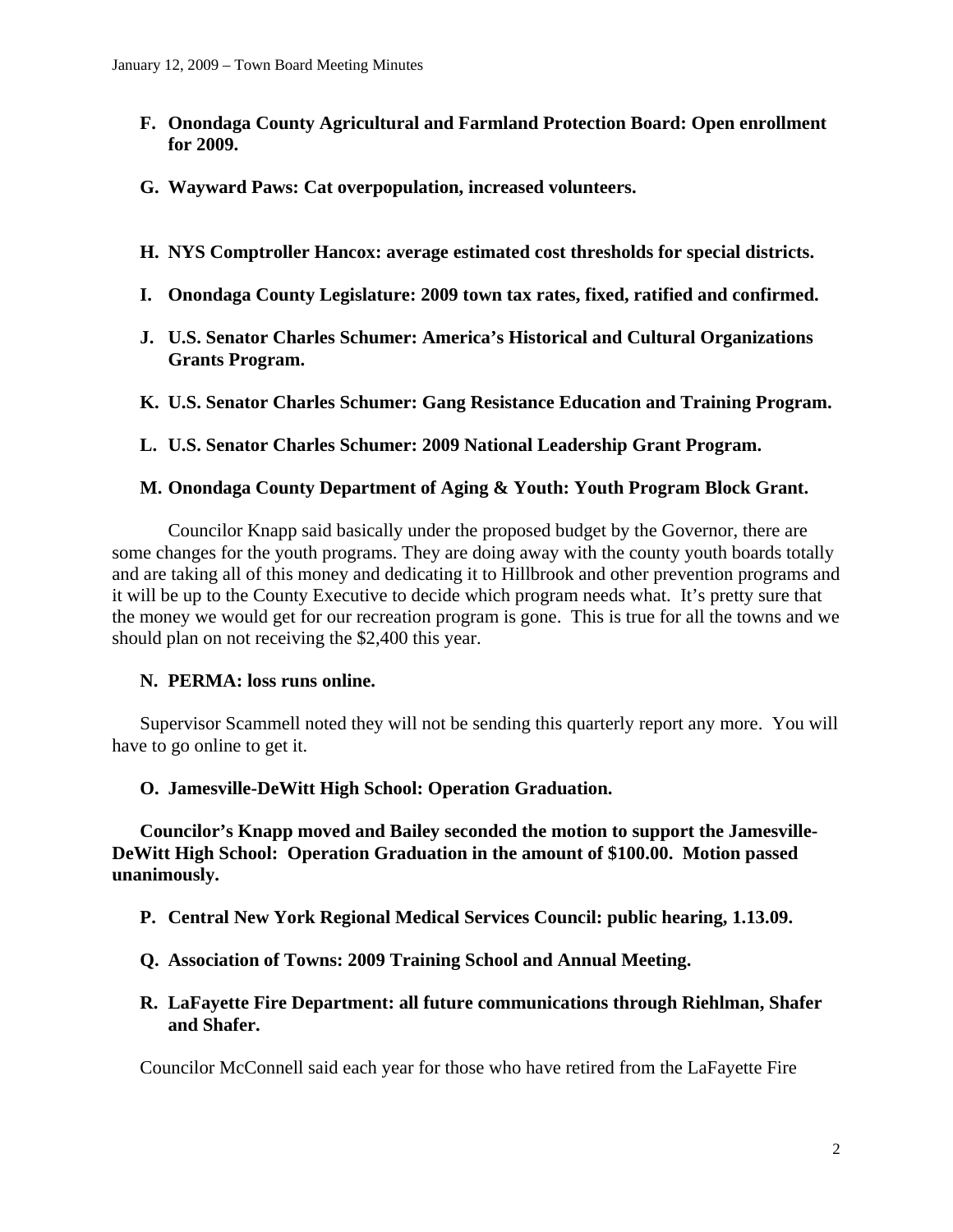Dept. they have gotten their post entitlement awards in the amount of \$700. Last year they had 9 people retire. BPA-Harbridge takes this amount and cuts the checks and does the 1099's and sends them to the recipients on March first or April first. This costs us \$450. There are 10 members retiring this year. He would like to propose that Tom Chartrand cut the checks and issue the 1099's from the information the LaFayette Fire Dept. provides. The town would save an increasing amount each year for the distribution fees. It's also quicker if Tom does it.

Councilor Knapp asked how it will be different then what we've been doing.

 Councilor McConnell said right now we send one lump sum for those that are active and those that are due post retirement. In return, BPA-Harbridge sends the checks out which takes them about 2 weeks to do.

 Tom Chartrand said as long as we have each individuals correct Social Security Number and complete address, etc. he is O.K. with doing this. He doesn't want to be in the middle of something that we don't have proper Social Security Numbers to report to the IRS.

 Councilor McConnell has spoken to the President of the LaFayette Fire Dept. advising there should be no extra work for Tom and all the information should be provided. He doesn't doubt this will be done as most of the people are waiting for their checks.

**Councilor's McConnell moved and Knapp seconded the motion to now allow post entitlement payment for the Service Award recipients to be paid directly from the town following the 30 day review of active and inactive members. Motion passed unanimously.** 

### **S. Other.**

### 2. **SPECIAL REPORTS.**

### **A. Tobacco Free Onondaga County, Jenny Dickinson.**

Jenny Dickinson said they work on point of purchase which is the sale of tobacco products at the retailers. They ask the town to pass a resolution that the placement of the advertising for tobacco be reduced or removed. So far they have gotten Cicero, Elbridge, Marcellus and East Syracuse to pass these resolutions. They are not law binding. This initiative has been going on since fall 2007. They also work individually with the retailers. They have 54 that have signed on voluntarily to remove their signage. There are a little over 350 more retailers in the county of Onondaga.

Another thing they do is tobacco free parks and playgrounds. So far they have 10 municipalities that have agreed to do this. There really hasn't been great success in the southern tier so far. They do this because additional second hand smoke doesn't dissipate like you think it does and standing upwind from a smoker can have an impact. It also shows decrease of acceptance of smoking. This helps send a message to youth in the community that you don't accept smoking.

 The last thing is the "No Thanks Big Tobacco". They educate the community on the issues of not accepting tobacco.

 Councilor Shute said as he read this, smoke-free playgrounds are not something that can be enforced.

 Jenny Dickinson said no, actually it's more for educational purposes. She showed the Board two signs of what could be posted. Her organization would provide the signs. They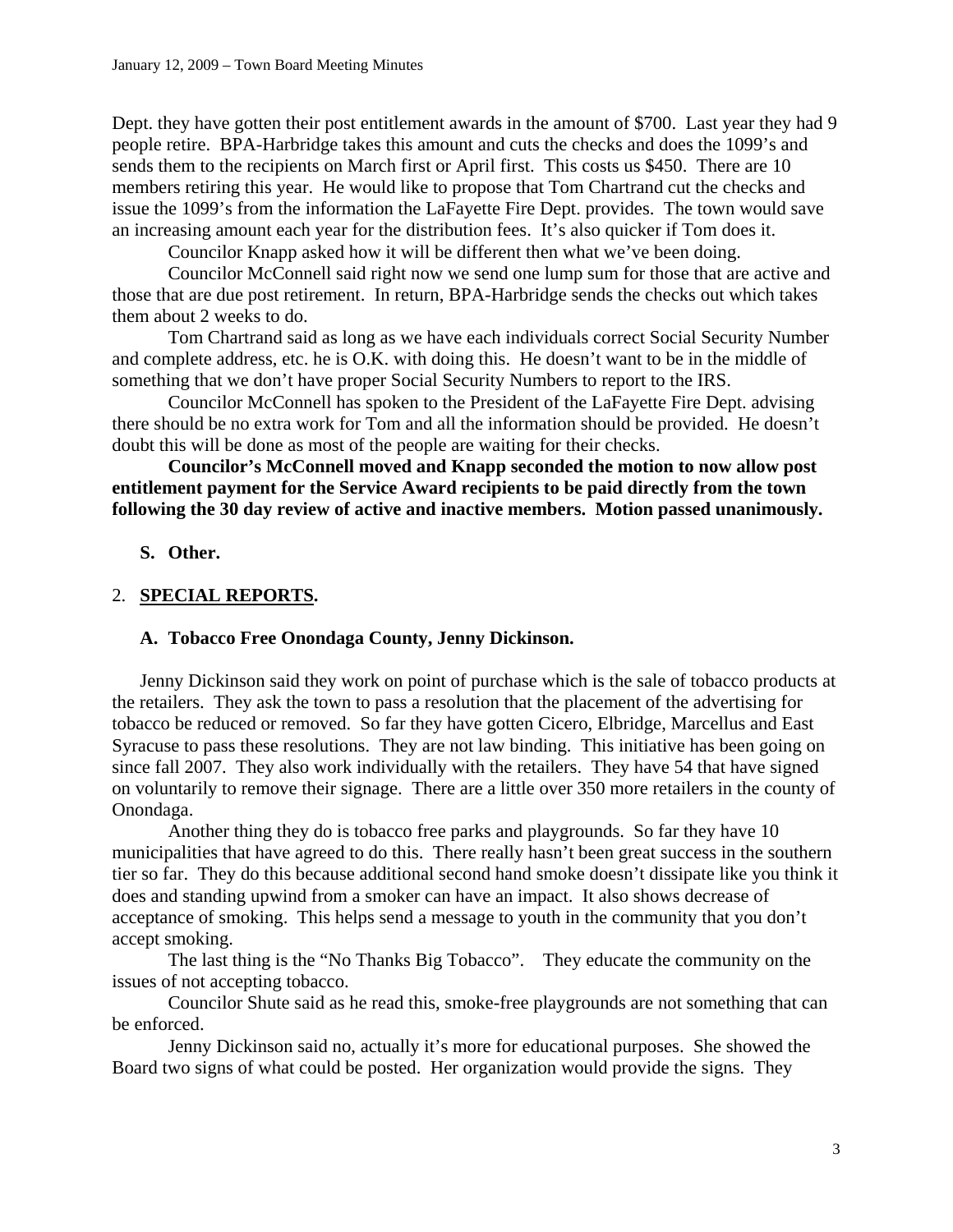generally come if there's a festival in the town and hand out educational information. They also have a website.

Councilor Knapp asked what kind of impact she thought the Tobacco 19 would have.

 Jenny Dickinson said they really didn't work on this. A lot of what they do is based on studies.

 Councilor McConnell asked when she approaches retailers, what kind of response does she get from them?

 Jenny Dickinson said it is better working with the larger chains. They have CVS and Wal-Mart onboard so far. They do a mailing and explain why they are doing this and give the 3 brands that are most marketed that seem to be the most used. This program has been running for about 5 years.

Councilor McConnell would like to consider it and discuss it.

### **B. Mr. Bill Putzer, Comfort Doors and Windows.**

Bill Putzer and Gayle Wiegand were present. They gave the Board packets put out by the American Wind Energy Association. They felt this information would help the town with the Zoning Ordinance.

 Councilor McConnell said this came from the American Wind Association which has 30 years of experience in advising towns.

 Gayle Wiegand said he's been doing a lot of research where he lives and found he doesn't have enough wind to make it work. You have to have at least a 12 mph wind speed on an annual basis to have it cost effective. In his area he doesn't think they will ever be put up. In LaFayette you have hills with some very good wind resources.

Councilor Knapp asked Bill Putzer how tall his tower will be.

Bill Putzer said about 120'.

 Councilor Knapp asked if they base the height on the wind analysis as well as the trees and other obstacles.

 Bill Putzer said absolutely. The trees you plant today may be 100' tall 20 years down the road. You don't want to put the tower 80' from the trees.

Gayle Wiegand said the life expectancy of the turbine is about 30 years. Bill Putzer will see payback on the turbine in about 13 years. In New York State you have to be certified as an eligible installer.

Councilor Knapp asked Bill Putzer what the propeller size of his windmill is.

Bill Putzer said 12'.

 Gayle Wiegand said everybody has to go through the process to get certified to be an installer. He and Bill Putzer are working on becoming certified now.

 Bill Putzer said you aren't going to have a lot of guys putting these up. Trees will blow down before the tower will. The tower can withstand wind of 120-150 mph. You don't want to get the tower too far away from the structure as the wire is expensive.

Councilor Knapp asked about the noise.

Gayle Wiegand said the noise compares to an air conditioner.

 Bill Putzer thinks you have to know what the wind speeds are to determine the necessary height of the tower. You don't want ground drag.

 Gayle Wiegand said New York State will subsidize this program. If you are a certified installer with a certified product, they will put up \$25,000 of the cost. You have to have the certifications in place and a minimum windspeed of 10.1 mph. Everything they will be doing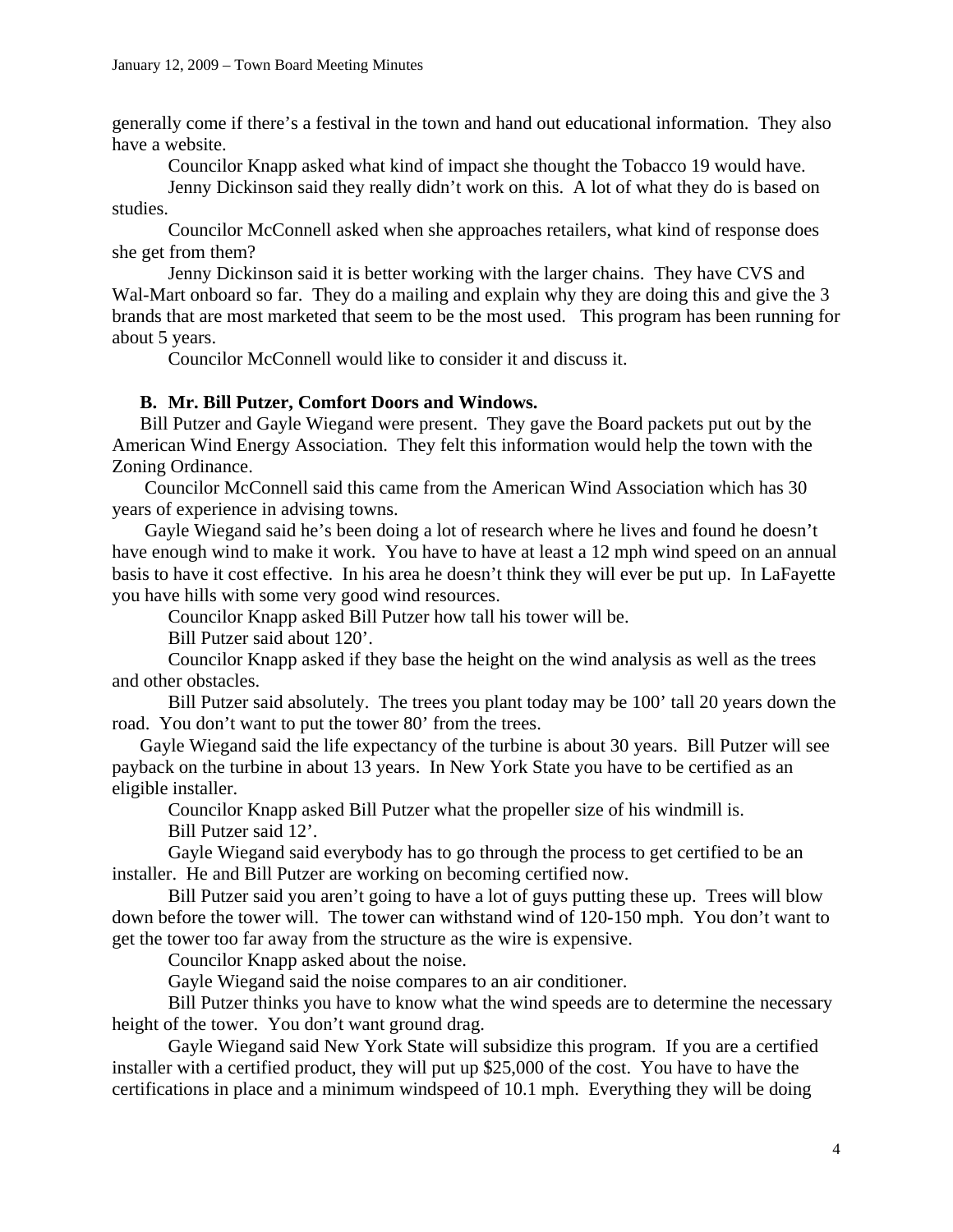will be the right way and showing people a payback that is sellable. If someone is going to make a \$30,000 investment, they will be showing them that they will get a payback in a certain period of time. They will show people what they are actually saving. This is only if you are using the grant money.

 Councilor McConnell asked what the Planning Board requested Bill Putzer to have for his setback.

Bill Putzer thinks they went the length of the tower plus 10%.

Councilor McConnell asked what he would recommend the setback be.

 Gayle Wiegand said the height of the tower and maybe an additional 10% from the structure.

 Councilor McConnell said in our ordinance we don't talk about roof mounting systems. Is there a market out there that these should be considered in the ordinance?

 Bill Putzer said there is an article in the pamphlet they gave to the Board on this. It's coming but right now he wouldn't be concerned about it. Right not they are not very effective. He thinks it's something that will come in the future but it's not here yet.

 Gayle Wiegand said he has looked at a lot of different ones and has not seen one he'd be interested in being a vendor of.

 Councilor Bailey said given the current state of the states dismal economic situation it doesn't seem to him that NYSERDA grants will be around much longer.

Bill Putzer said we pay for these.

Gayle Wiegand said it's covered in a surcharge in your National Grid bill every month.

Councilor Bailey asked if this is subject to reforms as to its continuance or

discontinuance.

Bill Putzer doesn't think it will be an issue for 8 years or so.

 Gayle Wiegand said it's about \$1.25 a month that all of us are paying. Comfort Windows is the largest home energy STAR company in new York State.

 Councilor Shute said according to the ordinance, we are considering a setback of windmills of 110% the height of the tower from the property lines, right of ways, roads, etc. It doesn't discuss setbacks from structures.

Kevin Gilligan said that is correct. He thinks this was adjusted after a previous meeting.

 Bill Putzer just wants to reassure the Board that these towers can withstand hurricane winds.

 Councilor Shute said we have had a lot of people that feel people will be setting these up as a business to sell the power back to National Grid. Can they explain why this will not happen?

 Gayle Wiegand said turbines will not make enough power to actually have that happen. In Bill Putzer's house, he may generate about 80% of the power he uses. It's not realistic.

 Bill Putzer said National Grid buys it back at 2 cents per kilowatt and we buy it at 12 or 13 cents per kilowatt. You would be foolish to think you can make money doing this.

Councilor Shute asked if National Grid actually buys it.

 Bill Putzer said they actually give you a credit. There could be 4 or 5 days the wind turbine doesn't work.

Councilor Shute asked if it just rolls back the meter.

 Bill Putzer said yes. There's a meter to monitor the power the windmill generates and the meter for National Grid. You can see the meter from National Grid going backward when the power overage is being generated by the windmill.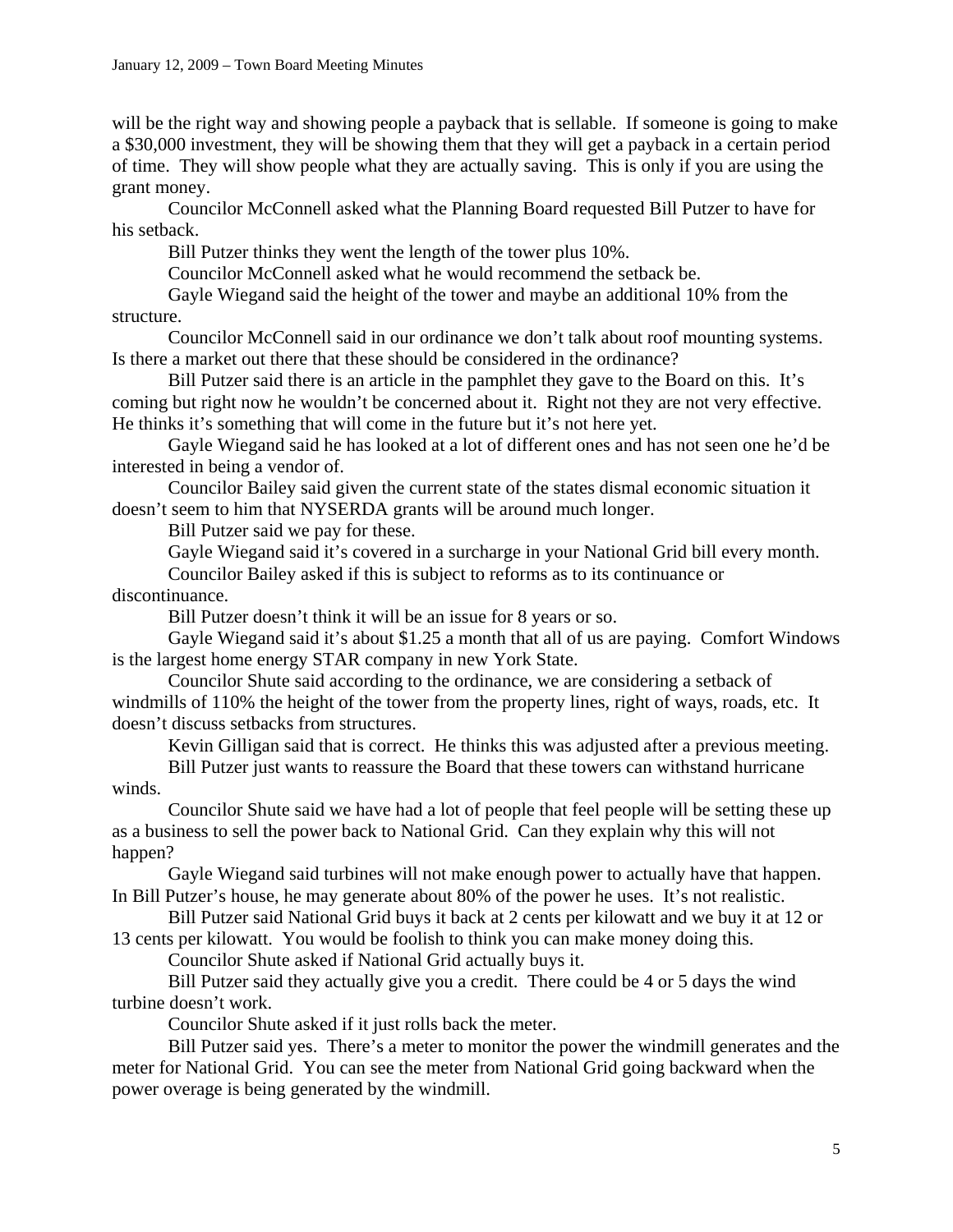Councilor Shute asked if the 120' is the height of the tower.

Kevin Gilligan said it's from the base to the top of the propeller.

 Gayle Wiegand said the extra 20 feet can make a big difference. It would be good to measure the height to the hub and not the top of the propeller.

 Councilor McConnell asked about the arguments on the environmental issues like the birds, etc.?

 Bill Putzer said more birds are killed by windows, cars, etc. than the wind turbines. It's all hearsay. He said there are a lot of websites the Board can go to that will help them prepare for the future. This is just the beginning.

 Councilor McConnell asked what number of turbines some of the farmers might want to put up to mitigate the cost.

 Gayle Wiegand said only the first windmill is fully subsidized and half of the second one. Councilor McConnell asked if he sees farmers putting up more than one turbine.

 Bill Putzer said not unless they have deep pockets. He could see them going with more thermal or solar. LaFayette doesn't have any wind strong enough for a commercial windmill.

Supervisor Scammell asked the cost to put up a windmill.

 Gayle Wiegand estimated an average expense of \$53,000 to \$60,000 with a subsidized amount of \$27,000 from NYSERDA. The net cost to the homeowner would be between \$27,000 and \$30,000.

Supervisor Scammell asked about the payback period.

Bill Putzer said anywhere from 15-20 years.

 Gayle Wiegand said there might be some wind source area in the town that could see a payback in 9-10 years.

Councilor Shute asked if they ever see it happening where these come down in price.

 Bill Putzer said no as these are made of steel and if we don't get the price of steel down, he doesn't see it happening.

Supervisor Scammell asked if there is any storage of the energy.

Bill Putzer said not really.

Supervisor Scammell said you are actually using it or losing it.

Gayle Wiegand said you are storing it in National Grid's pocket.

 Bill Putzer thinks you need to look at the tower heights again. If you are on the top of a hill with no structures or trees around, you don't need to go 140'.

Councilor McConnell asked if there is a standard height.

Gayle Wiegand said it's a minimum of 80'.

 Bill Putzer said it depends on what's in the line of the windmill. He doesn't think you want to restrict people from getting the NYSERDA money by limiting the height of the tower. The ordinance proposes 120' and they recommend it be higher.

 Gayle Wiegand said if you allow 125' to the hub, it should be good. This would allow for a little concrete buildup.

 Councilor Bailey asked if the maintenance requirement has to be done by someone certified.

 Bill Putzer said he doesn't ever see a homeowner doing the maintenance of climbing the tower to service the windmill.

Supervisor Scammell asked if the windspeeds are estimates.

 Bill Putzer said no. They are accurate. They Google your house and determine the accurate windspeed.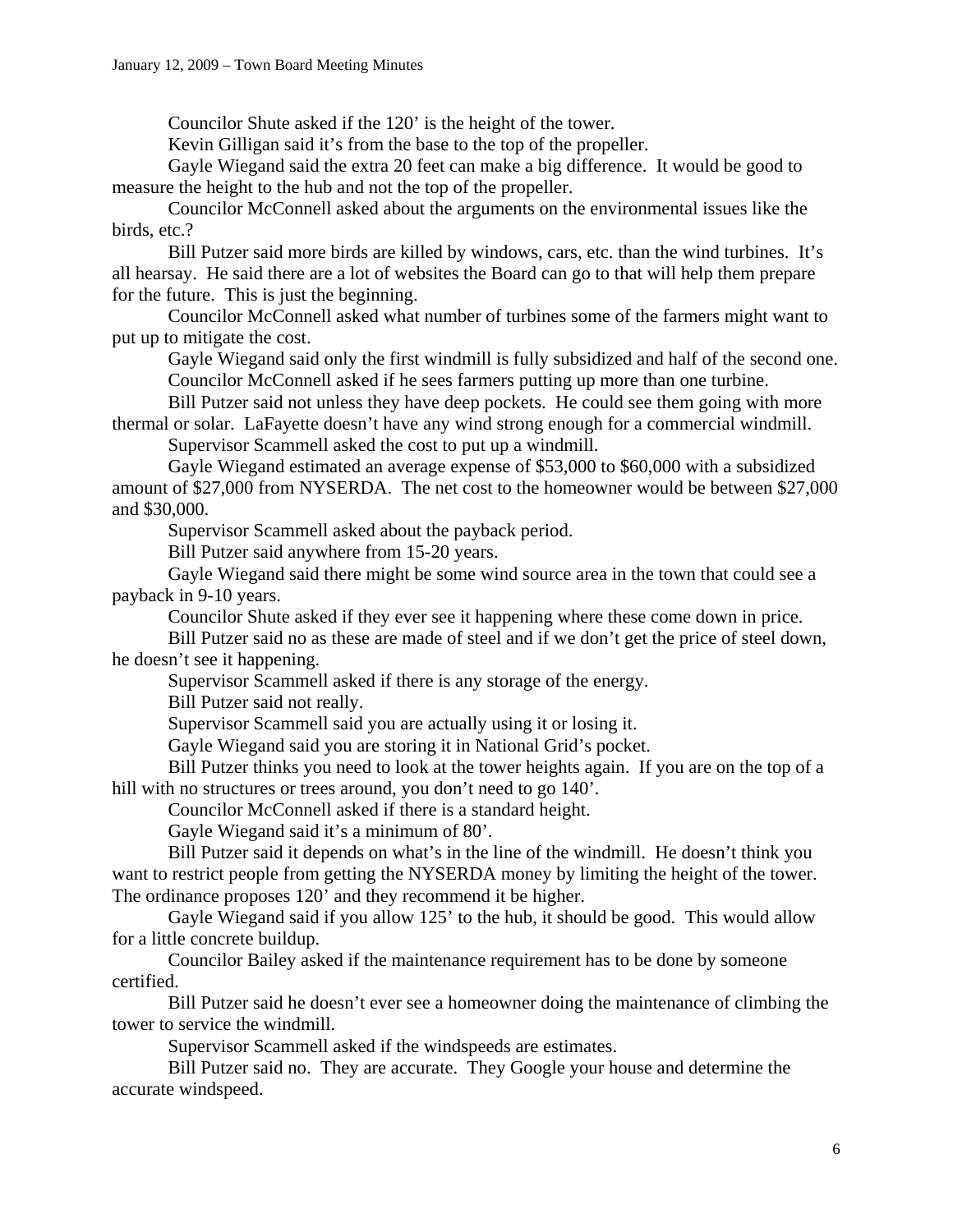Councilor Shute asked how the prospect for windmills would compare with the prospect of using solar panels.

 Gayle Wiegand said for smaller residences there is some potential. You aren't going to see wind turbines popping up at every corner.

Bill Putzer said we don't have the wind here to justify it.

Councilor Shute asked about the solar.

 Gayle Wiegand said it's pretty expensive. The product is still pretty pricey. There's a shortage of panels at this point. He's seen some units around on people's homes. Payback is not real good at this point.

Bill Putzer thinks a lot of the renewable stuff is coming but it's not here yet.

 Councilor Bailey asked if they think the Town should take the responsibility of installing in the ordinance information regarding windmills advice to the homeowners i.e. to be mindful of trees, etc. He asked if areas of the town should be designated for them that have the correct windspeed.

Bill Putzer said he wouldn't get into this. The installer is responsible for metering the property. NYSERDA is already policing this through the net metering. An installer isn't going to jeopardize his license by giving the buyer the wrong information.

Councilor Bailey confirmed there's a protection to the homeowner out there.

Bill Putzer said yes. NYSERDA does police these and makes sure the contractor's numbers to the homeowner are correct. If he were the Town, he wouldn't get into this.

Gayle Wiegand said there may be some situations where a person needs the tower to be 140' and they will have the information to prove they need this height for the wind.

Bill Putzer said the dealer would have to show this to the Board.

Councilor Shute confirmed you have to jump to 140' after 120'.

Bill Putzer said yes. It's 20' increments. He thinks the contractors that know this business are going to do the right thing. They will show you the windspeeds at 100', 120', etc. The big thing is you want to get the owner into the wind that is going to work. He told the Board to feel free to contact him with any other questions as they have two dealers they can contact if they don't know the answer. He thinks you are better off looking at the tower heights based on the windspeeds.

Gayle Wiegand said you could have a base at 125' with a possibility of a variance if someone needs to go higher.

Bill Putzer said if you need the extra height to get the NYSERDA subsidation, you could go for a variance. He doesn't believe you will have the big windmills coming to this area. We just don't have the wind power.

Councilor Bailey thinks the Board has the responsibility of getting the word out about the acceptable wind velocity even if it's just in the Newsletter.

Bill Putzer said it would be good and you should mention the 10.1 mph windspeed that is required by NYSERDA for the grant funding. He will get the town a map showing the hot areas circled in the town where enough wind energy might be generated.

The Board thanked them for coming.

### 3. **Reports.**

 $\overline{A}$ . **Departmental** ( $4^{th}$  Monday – no second meeting last month).

**1) Assessors: Marshall Taylor, Shaw Adam and Bill Turner.**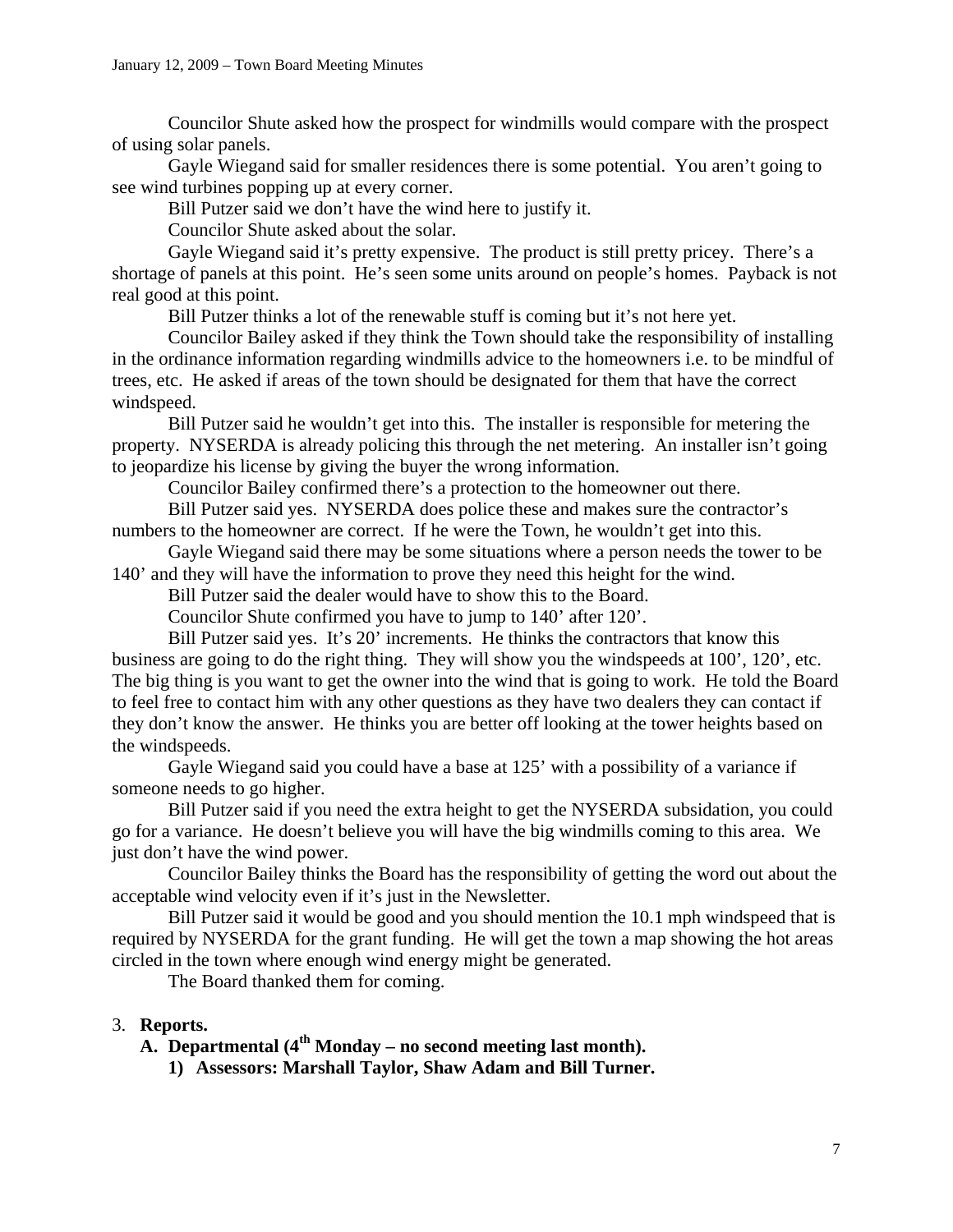- **Cold War veteran's exemptions (awaiting Onondaga County deadline passed?).**
- **2) Building & Zoning Code Enforcement: Ralph Lamson & Jack Sutton.** 
	- **a. 3448 Route 11 debris. Court. Warrant issued.**
	- **b. 3231 Webb Road. House in disrepair (spring cleanup).**
	- **c. Oschner Road junk.**
	- **d. LaFayette Beach capacity determination.**
	- **e. Other.**
- **3) Dog Control: Jim Moore & Doug Scholes.** 
	- **Veterinary Medical Center contract.**

**Councilor's Shute moved and Bailey seconded the motion accepting the Veterinary Medical Contract for 2009. Motion passed unanimously.** 

- **4) Highway Superintendent: Leon Cook.** 
	- **a. Multimodal funding received.**
	- **b. Permissive referendum.**
- **5) Justice Court: Malcolm Knapp & Maureen Perrin.** 
	- **a. January, 09 audit letter to NYS Unified Court System.**
	- **b. Monthly report.**
	- **c. Association of Town annual meeting request.**

**Councilor's McConnell moved and Bailey seconded the motion to provide up to \$700 advance money for expenses for Honorable Maureen Perrin and Justice Court Clerk Eva Palmer to attend the Annual Association of Town Meeting. Motion passed unanimously.** 

- **6) Library Director: Scott Kushner.** 
	- **Monthly report.**
- **7) Recreation Director: Regina Reinschmidt.** 
	- **a. Monthly report.**
	- **b. Beach capacity sign.**
- **8) Ropes Course: Sandy Smith.** 
	- **a. Periodic Usage reports.**
	- **b. Report submittals (AS).**
	- **c. Access maintenance.**
- **9) Tax Collector: Mary Doster.**
- **10) Town Clerk: Mary Jo Kelly.** 
	- **a. Monthly report December.**
- A written report was submitted.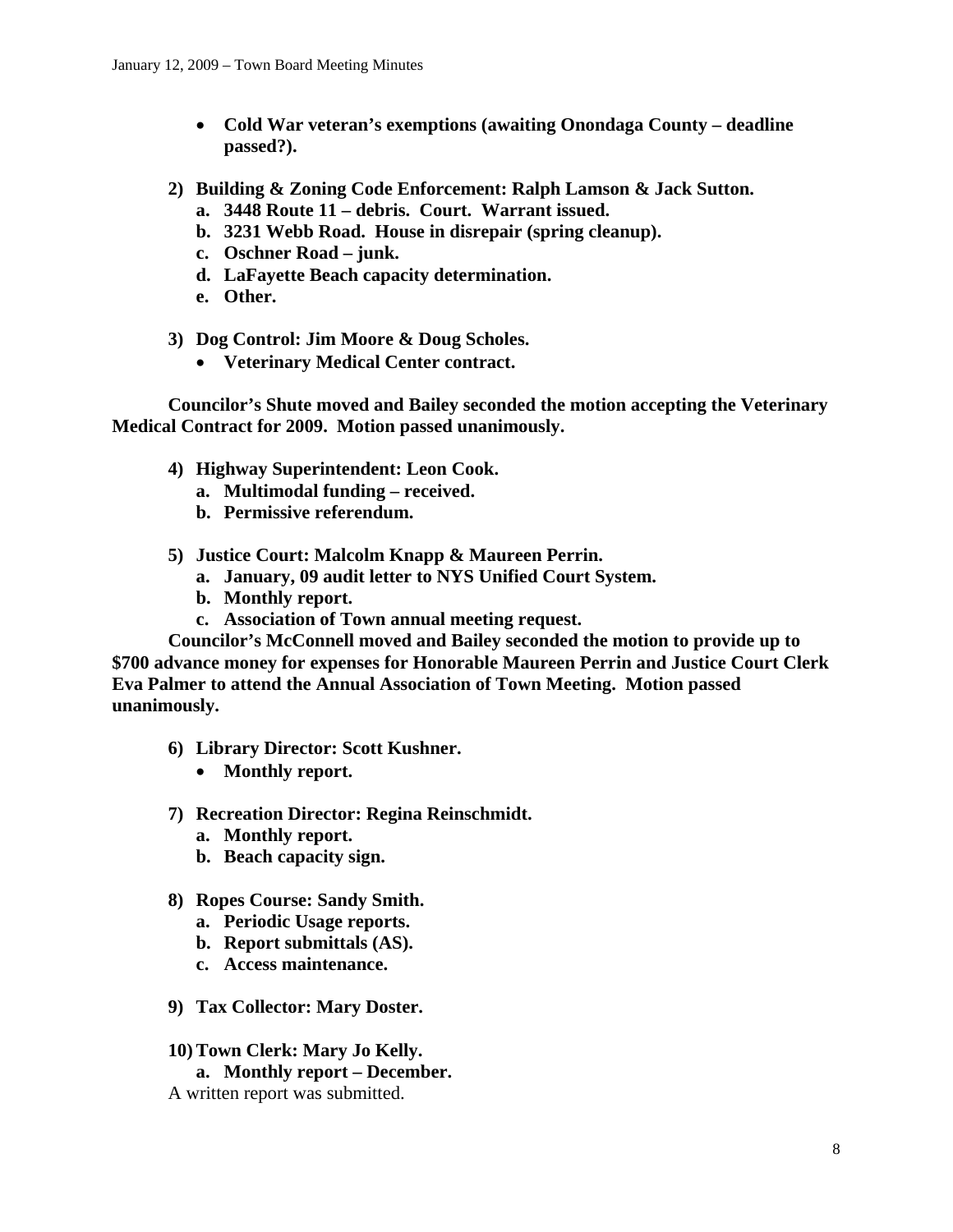### **b. Annual report – 2008.**

A written report was submitted.

### **c. Audit Town Clerk Cash Book.**

**Councilor's McConnell moved and Shute seconded the motion for the Board to audit the Town Clerk Cash Book. Motion passed unanimously.** 

### **11) Town Supervisor: Greg Scammell.**

• **Monthly report.** 

# **B. COMMITTEE (2nd Monday).**

- **1) Agriculture (Dave Knapp & Mary Jo Kelly).**
- **2) Communications & Technology (Mike Forte, Pat Keefe, Mary Jo Kelly, Marshall Taylor, & Greg Scammell).** 
	- **a. New town website functional requirements in process, new email addresses, conversion & file transfers.**
	- **b. Senior website being designed by S.U. student Gail Burleigh.**

#### **3) Economic Development (Bill McConnell & Greg Scammell).**

Councilor McConnell would like himself, Supervisor Scammell and Councilor Shute to get together to go over some ideas. He would like to hold this Economic Development Committee Meeting on Monday, January 19, 2009 at 5:00 p.m. in the LaFayette Commons Office Building.

As a quorum of the Board will be attending this meeting, Mary Jo will notify the paper and post the meeting notice.

- **4) Emergency Response (Tom Bailey, Bill McConnell & "Pete" Paul).** 
	- **a. Onondaga County Department of Communications OCICS.**
	- **b. Mass shelter response.**
- **5) Employee Policies & Benefits (Mary Jo Kelly, Adrian Shute & Mary Doster).**
- **6) Environmental & Conservation Advisory Board (Rainer Brocke, Barb Ferro, Knowlton Foote, Eileen Gilligan, Nancy Mueller & Mark Distler).** 
	- **a. LaFayette Hotel.**
	- **b. Replace planters at hamlet four corners.**
	- **c. Input to Windmill Ordinance.**

Rainer Brocke thinks the best they can do is give the Town Board the environmental side of this. There was a Town of Hammond that passed a law not too long ago and they had to appeal it because they hadn't done a SEQR Review. He would suggest for an environmental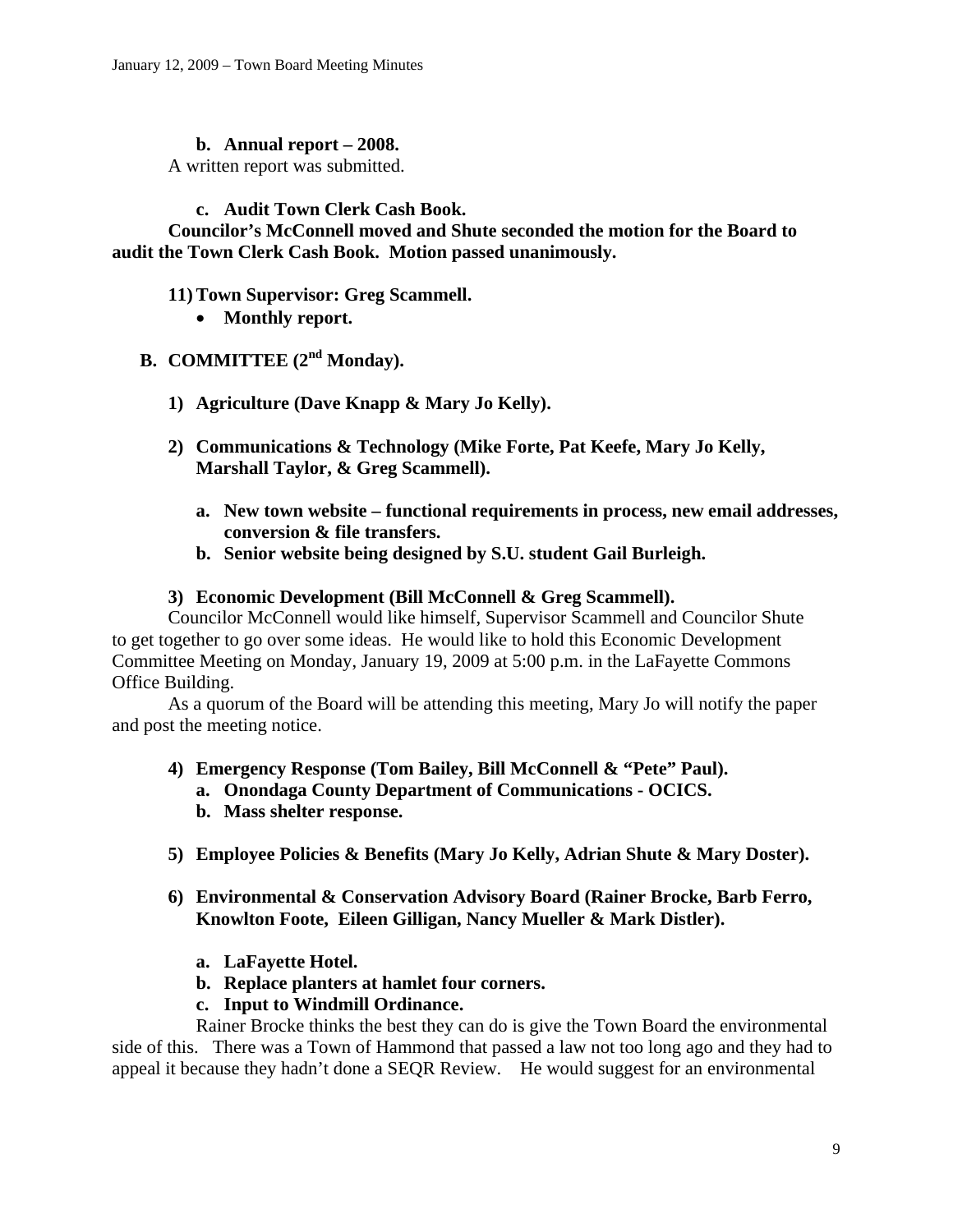engineer to look at the SEQR before it is completed. He would also recommend for a town meeting before the Board is done with this.

Supervisor Scammell said a public hearing is required.

 Rainer Brocke said the Board can act on whether a bigger windmill is worthwhile. Maybe it would be good to set up areas that would be the best place for a windmill as Councilor Bailey mentioned. There's quite a lot to consider in terms of the visibility of these things. The large turbines can have sound approaching that of a jet engine. At 500' on the big ones, you can end up going down to 50 decibels. A big consideration is the passage of migratory birds. Right now the State of New York is in the middle of developing guidelines for windmills. Article 11 of the SEQR addresses the migratory birds. Article 15 addresses the streams. Article 20 addresses the wetlands. These are the articles New York State is looking at now regarding windmills. It's kind of hard to deal with the DEC right now as they are out of money. The thing they are doing is somewhere they are developing the guidelines for these windmills. He thinks they should be able to come up with something maybe in a couple of weeks or so. You may end up having to do a study. LaFayette is in the direct line of the migratory birds going to Lake Ontario. He thinks we should come up with something responsible. The payback from these windmills isn't great. His concern is just that we do our homework and he will help the Town Board s much as he can. He thinks it's is a good idea to identify areas within the township which would be a good clean way of doing this.

 Councilor Bailey said this may be an unnecessary step. His concern is to get the message out. He noted the guys that were here said the big windmills like the ones in Fenner wouldn't work here as there isn't enough wind in LaFayette for them.

 Rainer Brocke believes they are finding out that the big windmills are being very destructive to the birdlife. He believes we want to stay positive but be realistic.

- **7) Highway ("Pete" Paul, Leon Cook, Dave Knapp, Sumner Palmer & John Greeley).** 
	- **Building committee: rough estimate for new Highway Garage (subject to permissive referendum).**
- **8) Insurance (Adrian Shute & Bill McConnell).** 
	- **a. Reagan Insurance LPL.**
	- **b. Claim highway accident.**
	- **c. PERMA-loss runs online.**

Councilor Shute submitted a voucher for the payment of insurance coverage for the library in the amount of \$700 to Brown & Brown. They were removing one thing and adding another. The net effect was \$700.

 Councilor Shute said under the insurance claims for the Highway Dept. , Tom Dadey told him not to talk to any of the insurance companies and it's all taken care of with the agents.

 Leon Cook said he faxed some information to Tom Dadey today. He called Tom who advised him to fax everything to him. The accident on Markland Rd. happened while his guys were maintaining the road. There's a New York State Law that says our insurance doesn't pay for something like this and the other insurance company has to as we were maintaining the road. Tom Dadey told him their Claims Dept. knows about this law. It's just a legal thing going on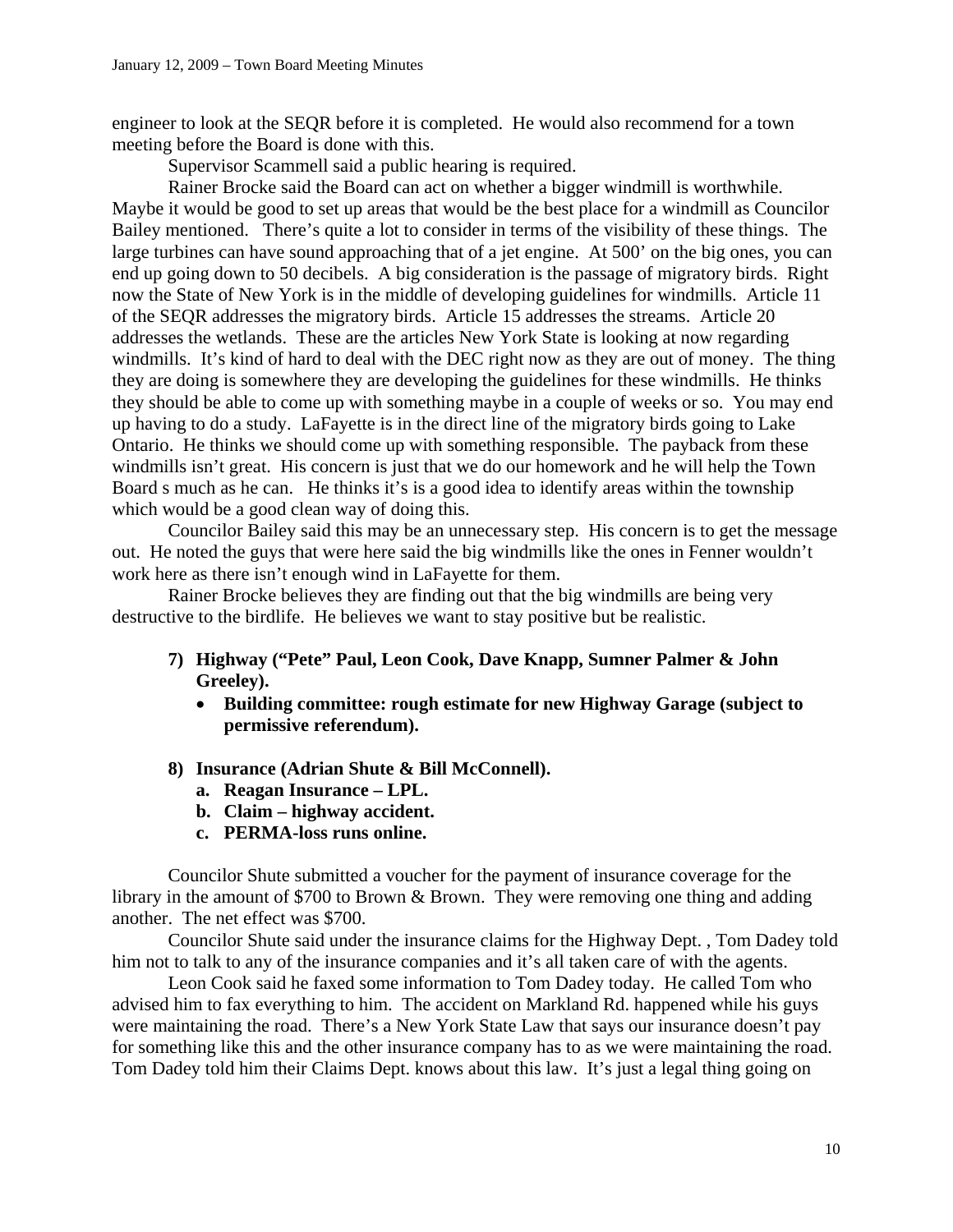between the two insurance companies. Tom Dadey is taking care of this so we don't need to get involved.

- **9) Physical Plant (Herb Salladin, Dave Knapp & Bill McConnell).** 
	- **a. Next heat pump replacement and programmable thermostats.**
	- **b.** Fire  $\&$  smoke alarms at Town Offices  $(1^{\text{st}} \& 2^{\text{nd}} \text{ floor}) \&$  Community Center. **Code requirements (Rick Storrier/DK).**
	- **c. Town offices Loose clapboards estimate needed (DK).**
	- **d. Community Center basement flooding masonry pointing, window blocking, backfilling and trenching.**
	- **e. Community Center fencing.**
	- **f. Commons water supply violation correction. (DK)**
- **10) Recreation & Youth (Dave Knapp, Adrian Shute & Regina Reinschmidt).** 
	- **a. Marion Bailey Park.** 
		- **1. Short term.** 
			- **Park signs "children playing" 76% (location needed).**
			- **Basketball court improvement (new nets, paint backboards, straighten basketball pole, remove old volleyball pole) - 73%. (price needed for grant)**
		- **2. Long term.** 
			- **Resurface basketball court.**
			- **Add fencing (north side) to protect children from ditch & road.**
			- **Speed limit reduction to 30 mph (resident petition)**
			- **Traffic flow control (light, sign, 4way stop @ 11A & Rowland).**
			- **Parking area from 11A (Leon Cook). Keep or remove?**
	- **b. LaFayette Beach.** 
		- **1. Evaluate survey/transfer LaFayette Beach from LCC to town.**
		- **2. Roof/cover over sandbox (Herb Salladin). Bids. (DK).**
		- **3. Repair/move lacrosse box, lifeguard station repair.**
		- **4. Structural repairs bid (DK).**
	- **c. Stafford Park.** 
		- **Pavilion ingress/egress**
- **11) Safety (Tom LaFayette Beach Rezsnyak, Adrian Shute, Leon Cook & Regina Reinschmidt).** 
	- **a. NYS Workplace Violence Prevention Law (NYS boilerplate & DVD).**
	- **b. Community Center cigarette butt disposal.**
	- **c. Worker's Comp cap? (11.12 memo)**
- **12) School District liaisons (Bill McConnell and Adrian Shute & Pete Paul).**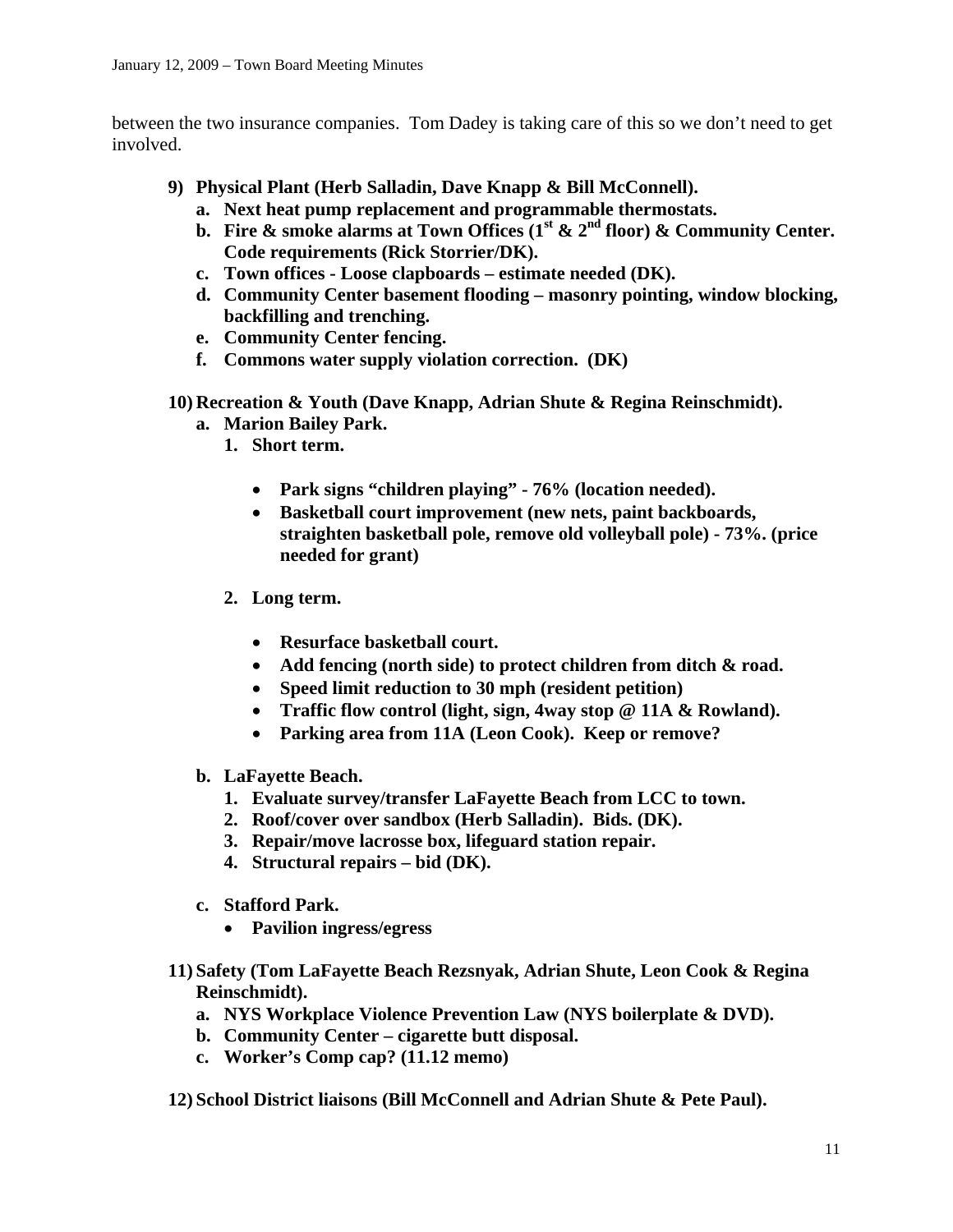## **13) Service Awards (Bill McConnell, Dave Knapp, John Harper & Larry Paige). a. LOSAP audit.**

Councilor McConnell said he sent out requests for proposals for the audit back in November. He received a letter from Testone Marshall Discenza CPA's dated December 17<sup>th</sup> stating they were not interested at this time. The response from Hilton and Posers, CPA was the first to come in. Their proposal was for \$4,000 and they would begin 5/15/09 and be done by 5/30/09 which is well within the guidelines of 180 days from the beginning of the year. He talked to Tom Chartrand tonight and we have the funds to pay this. He hasn't received anything back from Senator DeFrancisco's office yet in response to his letter.

**Councilor's McConnell moved and Bailey seconded the motion to contract with Hilton 7 Powers, CPAs, P.C. in an amount not to exceed \$4,000 for the audit of the Service Awards Program to comply with the law. Motion passed unanimously.** 

- **b. Legislative relief appeal.**
- **c. 2008 roster.**

A copy of the roster was submitted to the Board.

### **14) SOTS & OCRRA Liaison (Dave Knapp & Bill McConnell).**

### **15) SPDES (Bill McConnell, Jim Nakas, Steve Beggs, Nancy Mueller, Mark Parrish & Kevin Gilligan).**

- **Housekeeping Inspection.**
- **16) Water (Greg Scammell & "Pete" Paul).** 
	- **Hamlet drainage study request submitted to NYS DOT, intersection of Routes 11 & 20 to be reconstructed in 2010-11.**

### **17) Zoning Review (Mary Jo Kelly, Ralph Lamson & Greg Scammell).**

- **a. SOCPA subdivision guidelines to distribute to local subdivision applicants.**
- **b. Digitized zoning map, correction & amendments.**
- **c. Streamlining of similar uses, controlled site approvals and specific permits.**

## **9. LITIGATION & OTHER LEGAL MATTERS.**

## **A. ONONDAGA NATION LAND/LAND RIGHTS CLAIM.**

**B. PENDING ZONING ISSUES LIST.** 

## **C. OTHER.**

## **10. UNFINISHED BUSINESS & ACTIVE PROJECTS.**

## **A. COMMUNITY DEVELOPMENT GRANT APP - 2008.**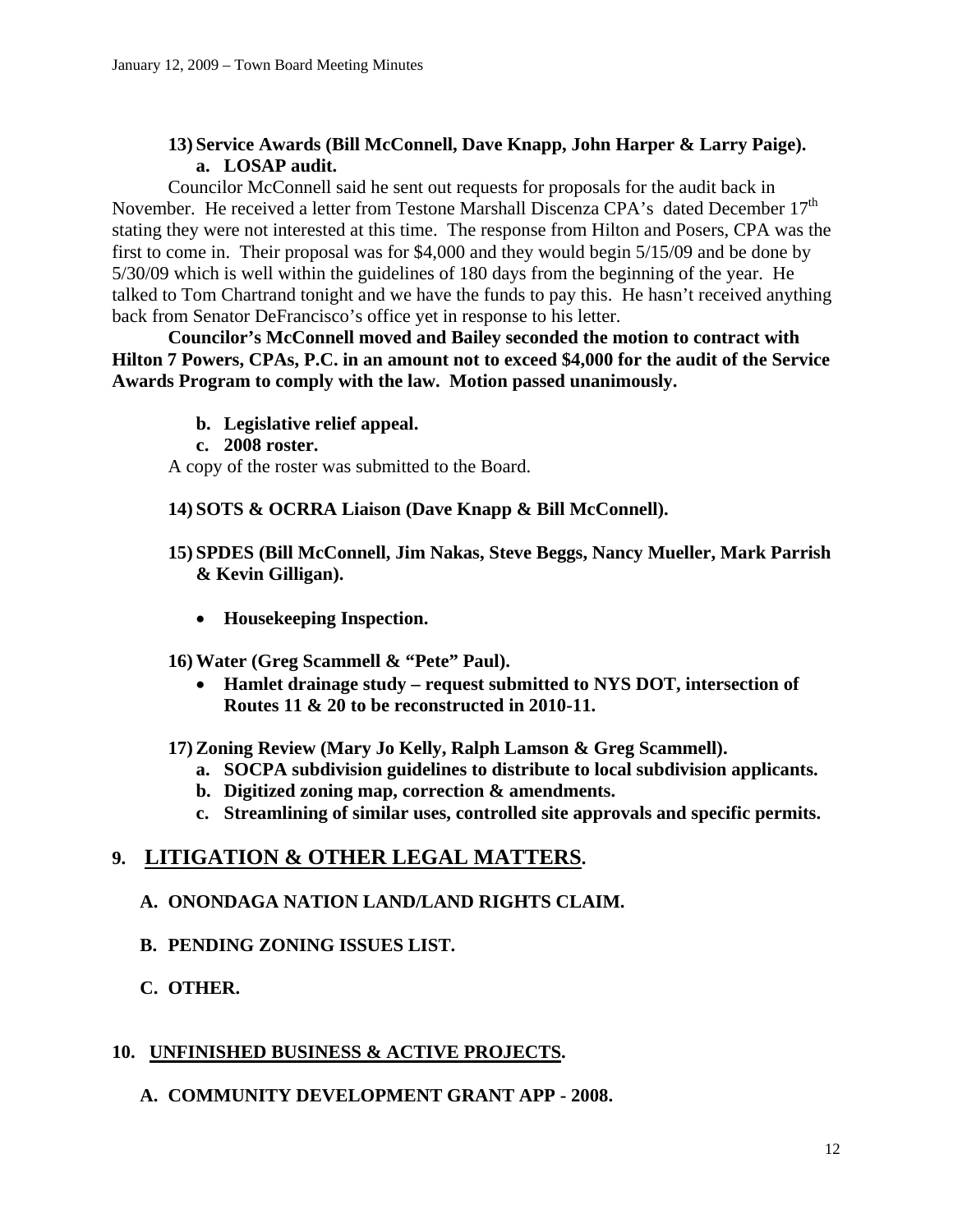- **1) Stafford Park accepted, to be bid.**
- **2) LaFayette Beach rejected.**
- **3) Grant writer.**

Councilor Shute said Councilor Knapp did get the engineering firm to agree to provide all the engineering fees pro-bono for the project. They are in the process of trying to get together an adhoc committee to design the biking, jogging, walking path.

 Kevin Gilligan has noticed some of the towns are scheduling the public hearings for the 5-year plan. He doesn't know if there has been any correspondence received from Community Development.

No one has seen anything.

### **B. FOR TB REVIEW.**

### **1) Windmill Energy legislation (Environmental and Conservation Advisory Board feedback).**

Supervisor Scammell noted Councilor McConnell has submitted information regarding windmills.

 Councilor Shute would be in agreement with changing the tower height measurement to be to the hub. The definition of windmills in the proposed ordinance amendment seems to be the definition of wind conversion machines. This definition would cover the broad range and we discussed last time that we were only going to use this to cover windmills as opposed to wind energy conversion systems. Under Section B, subsection 3, subsection a(2), again the words energy conversion system appears and it should be windmills.

 Councilor McConnell said he has something in this section too. He doesn't think we should have the wording "…shall be allowed on any farm activity used for agricultural purposes upon showing that such additional systems are needed to generate electricity to operate such farm." He thinks part of this sentence isn't needed.

 Councilor Shute would agree. From the beginning there's been the reaction that people will be selling this energy and from all the research, the economics of it just aren't there.

Councilor McConnell would end it after the word "purposes".

 Councilor Shute said under Section B subsection 3(l), the word idea is you don't' want kids getting to the tower and climbing it. He thinks there should be the word "or" between each of the 3 items listed. Requiring all 3 of these is requiring triplicate.

 Councilor McConnell said under Section B Subsection 2 in trying to make it easy for the person coming before the Planning Board, what are we looking for.

 Kevin Gilligan said for the applicant to bring in the pamphlet or brochure about the product and that they show that they need the recommended height in the literature or from the tower company.

 Councilor McConnell said under Subsection 2( c ) he would strike this out. How would that demonstrate this.

 Kevin Gilligan said that would show what the use would be for their home as opposed to what the output of the windmill would be.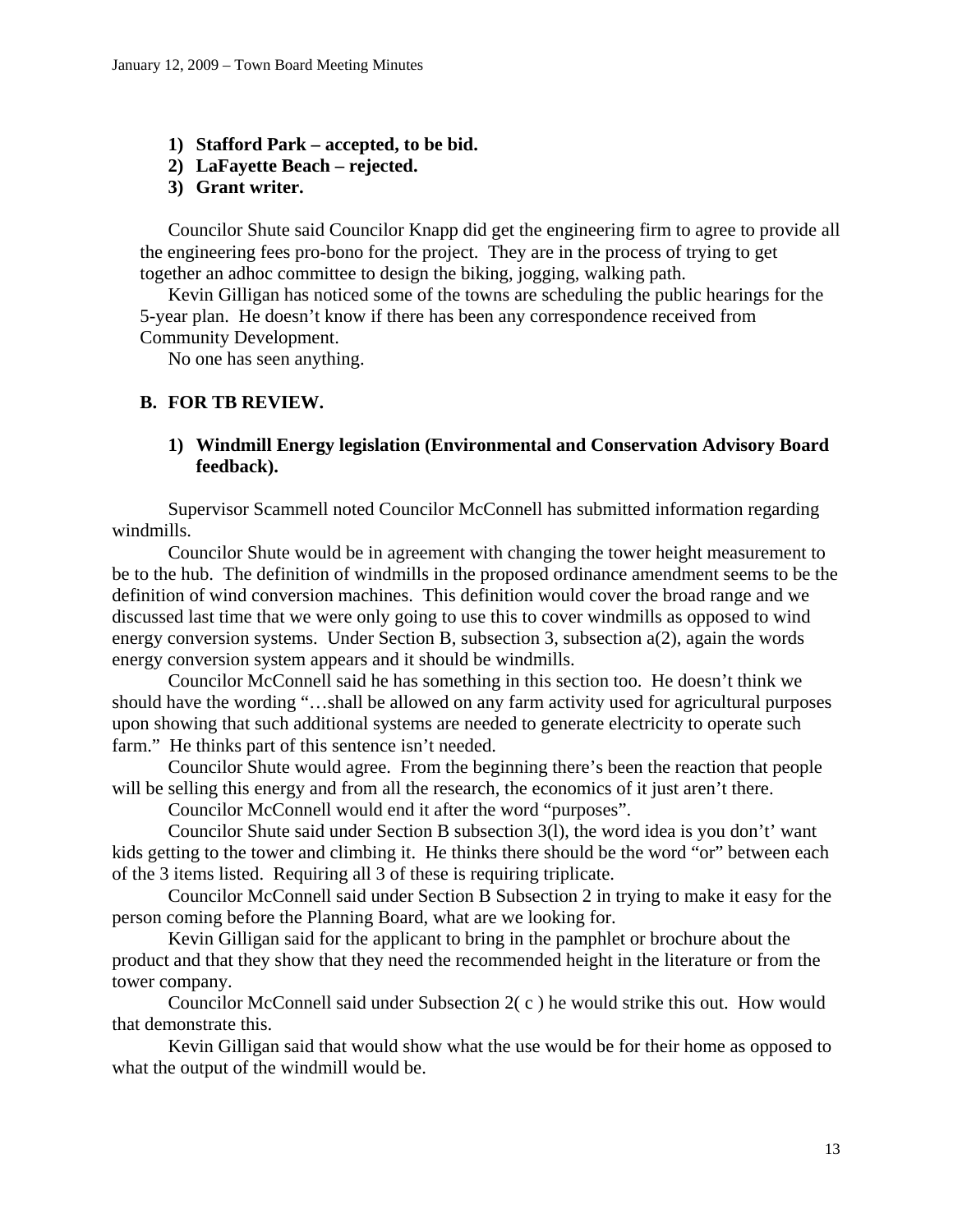Councilor McConnell said since we restricted it to be 20 kw, is that sentence really needed?

Councilor Shute said we took out the restriction of the 20 kw at the last meeting.

 Councilor McConnell said knowing the cost and everything else, he would say that sentence is not needed because we know they are just generating for their own home.

 Kevin Gilligan said we don't' know that. You regulate not for the people who are following it right but for those people who won't. The gentlemen tonight mentioned several of their competitors who are off the wall with their recommendations.

 Councilor McConnell said the applicant can only produce enough energy for their property.

 Kevin Gilligan said or the power goes back to the grid and the owner gets a credit for the amount of their overage.

Councilor McConnell doesn't see where it makes sense to say "reduce consumption of electricity at that location" as they aren't going to be selling it to any other location.

Kevin Gilligan asked how about used primarily at that location.

Councilor McConnell said any units that anyone will purchase today will be used for that as it won't be an industrial strength generating system. He asked if using the phrase "reduce consumption of electricity at that location" infers that someone might try to hook their buddy up.

Kevin Gilligan said you could say "reduce energy cost at that location".

This was favorable to the Board.

Councilor McConnell said Under (e) is states a full SEQR and Visual EAF are required. What is the difference between the short SEQR and long SEQR?

Kevin Gilligan would say we should change this to a short form SEQR. The Visual EAF is put out by the state and just determines how far out the tower can be seen, etc..

Councilor McConnell said since we are waiting for the Environmental Conservation Board to come back in two weeks, should we schedule a public hearing?

Kevin Gilligan said you should make the changes before scheduling a public hearing. He will get a revised draft to everyone and hopefully at the next meeting we will have the Environmental Conservation Board's input.

### **2) Grievance Board of Assessment Review (open position).**

### **3) Christian Hollow Cemetery – RoW, access (DK).**

**4) Workers Comp. (AS)** 

### **11. NEW BUSINESS.**

### **A. RX ZONING CLASSIFICATION – COMPREHENSIVE PLAN.**

### **B. STAFFORD PARK - FLAG POLE (DK).**

### **C. EDUCATION REQUIREMENTS – PB & ZBA.**

### **D. FIRE DEPARTMENT CONTRACTS.**